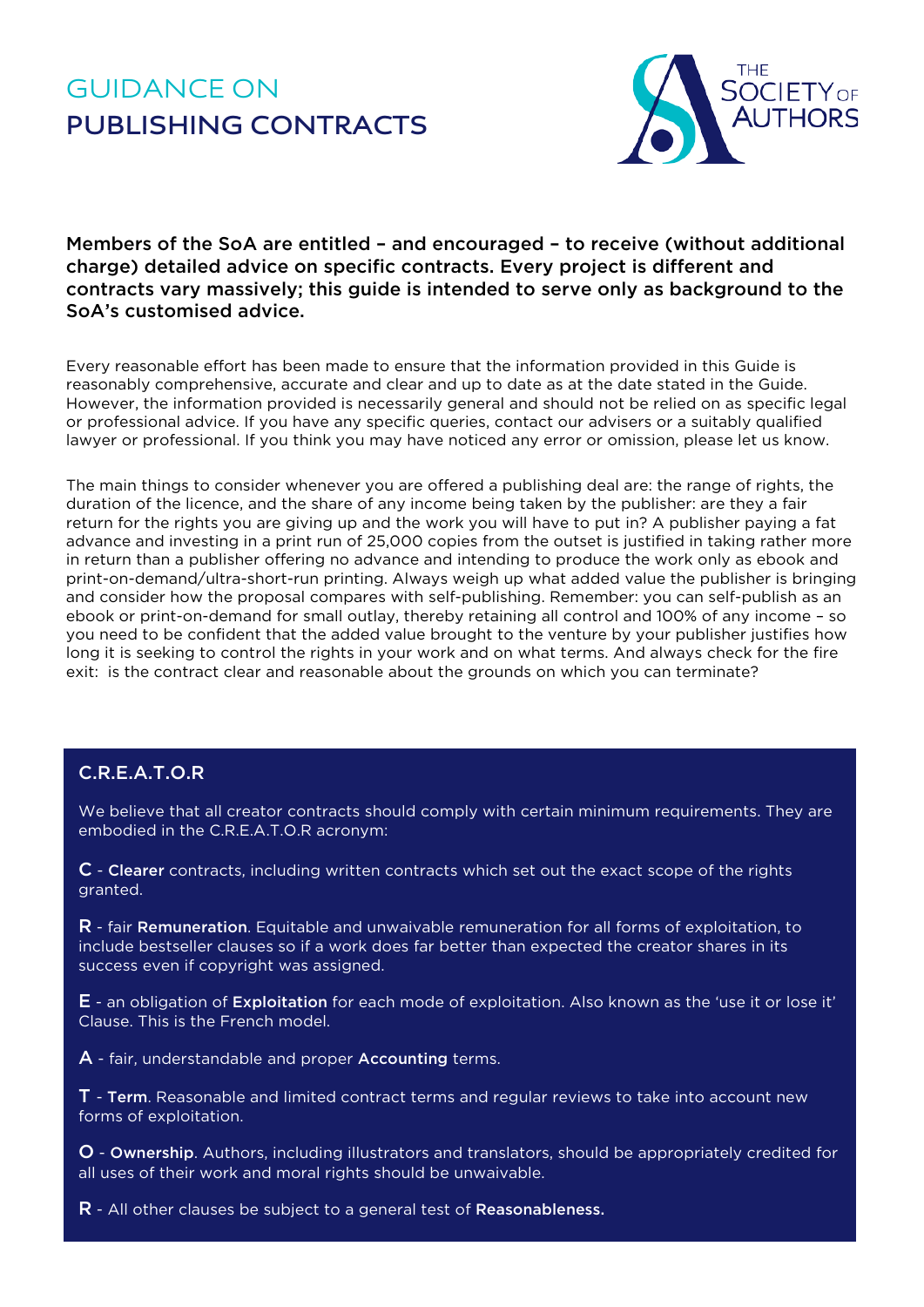## **CONTENTS**

- 1. The preamble
- 2. The work
- 3. Acceptance
- 4. The rights/licence
- 5. Delivery and publication schedule
- 6. Production
- 7. Publicity
- 8. Original artwork
- 9. Quotations and illustrations from other sources
- 10. Index and other end-matter
- 11. Warranty and indemnity
- 12. The advance
- 13. Author pays
- 14. Royalties
- 15. Special sales, cheap editions and remaindering
- 16. US editions
- 17. Subsidiary rights
- 18. Co-editions
- 19. Collective licensing
- 20.Accounts and payments
- 21. Copyright and moral rights
- 22. Author copies
- 23. Copyright infringement
- 24.Revised editions
- 25. Competing works
- 26.Grounds for termination
- 27. Consequences of termination
- 28. Dispute resolution
- 29.Option on your next work
- 30.Assigning the benefit of the contract
- 31. What law applies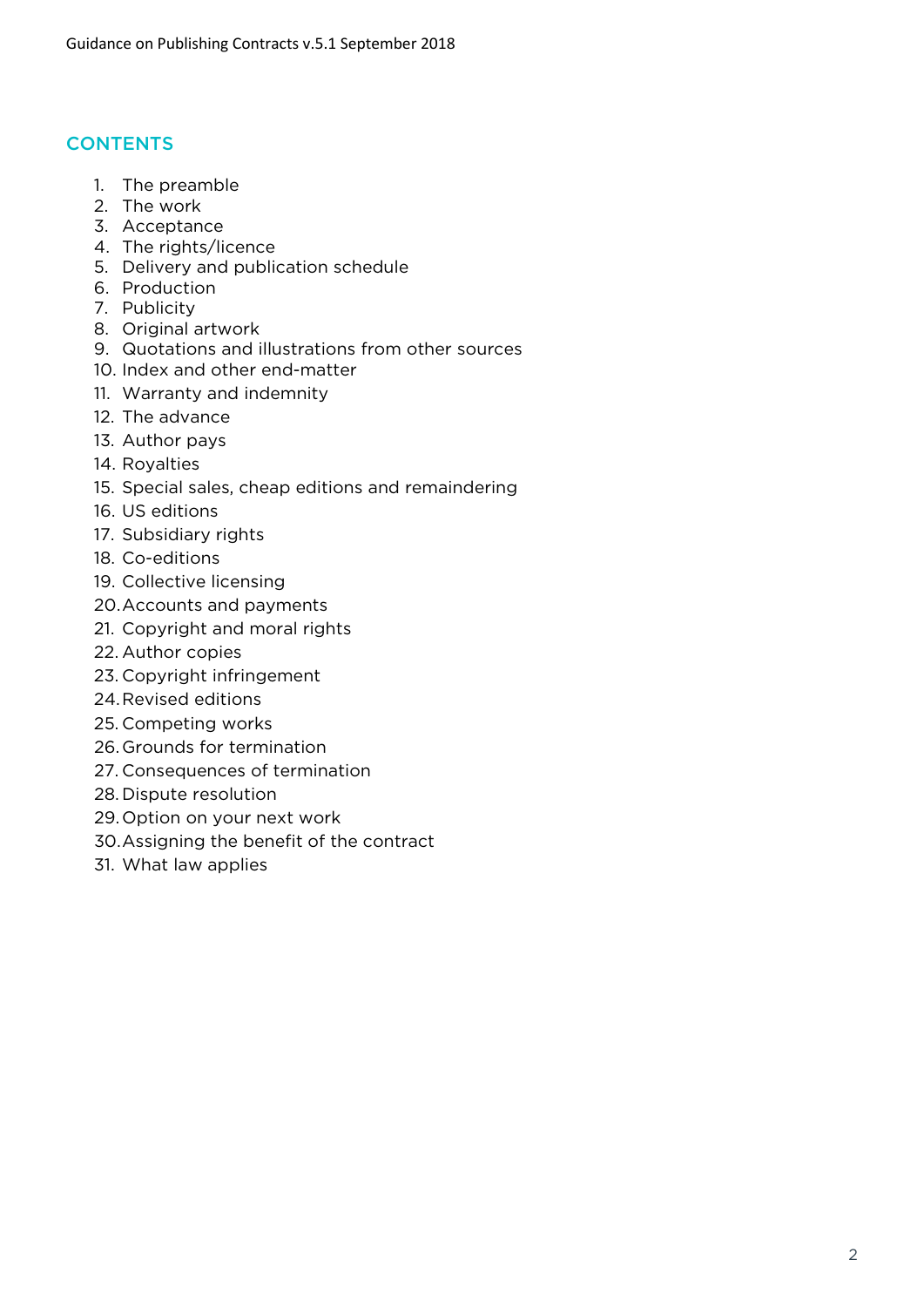#### 1. THE PREAMBLE

This should give the date of the contract, the name and address of the parties signing the contract, and the title (or provisional title) of the work (or works) concerned.

If the author and the rights holder are different entities (e.g. if you have assigned your copyrights to a limited company, or are representing a deceased author's estate), the contract should where relevant identify when the rights and responsibilities are those of the rights holder ('Proprietor' or similar term) and when they are those of the Author. If there are joint authors and/or illustrators; authors plus volume editor; ghost writer and 'subject'; a named person representing an estate and the beneficiaries: whatever the combination, it is important that it is clear about who are the signatories to the agreement and which of them it is addressing (to whom royalties will be sent, the order of names on the cover, who will be sent proofs for checking, who is responsible for delivering what…).

## 2. THE WORK

At the outset author and publisher should agree, in writing, the relevant details about the work (word count, subject matter, target readership; the nature and number of illustrations, tables, diagrams; and what end-matter such as an index or bibliography is required/permitted by the publisher).

## 3. ACCEPTANCE

a) The publisher will want the right to reject the work and reclaim any monies it has so far paid, if the author fails to do what they undertook to do, by the agreed deadline. So it is very important to ensure that the detailed specifications are clear and precise, that the publisher has if possible seen a sample of your work and that the delivery date is realistic.

b) It should be clear what happens if the publisher wishes to cancel the agreement before the work is published for any reason other than the author's failure to do what you promised to do. Generally in such instances the author should be entitled to 100% of the advance (or a fee agreed at the outset) to reflect the time and work expended at the publisher's request. If the advance is low you may wish to specify additional damages for failure to publish to reflect the time you have spent and the loss of the opportunity to enhance your reputation. High-risk areas include educational materials, and highly illustrated works (which for financial reasons, are often dependent on the support of foreign publishers). Another risk area is ghost written works - on which see our Guide to Ghost Writing and Company Histories

c) When writing high-risk works, ensure also that it is clear that should you be asked to do substantial extra work, beyond that agreed in the original brief – e.g. to reflect changes in the curriculum or to fit with the requirements of a foreign publisher – such additional use of your time and skills will be separately paid for. Also check that it will be the publishers, and not you, who is expected to pay if extra authors or editors have to be brought in because additional work is required at a late stage (rather than because you failed to meet the original brief).

# 4. THE RIGHTS/LICENCE

#### a) General rights

What rights it is appropriate for the publisher to take depends on a vast range of factors, and members are encouraged to consult the SoA on a case by case basis. An established, experienced publishing house offering you a decent advance, with experienced and proactive editorial and rights departments, and with enough faith in the book to invest in a substantial initial print-run, will probably want a wide range of rights, for a long time – and most authors would consider that entirely reasonable (as long as the royalty and termination clauses are satisfactory – see points 14 and 26). An academic publisher with a high reputation in its subject area and a rigorous peer review policy will (even if the terms are poor) be more appealing for a scholarly work than one which cannot meet those criteria. If you are being offered no advance or only a token sum, or the work will be produced only in a very short print run, as print-on-demand and/or as an ebook from the outset, you should be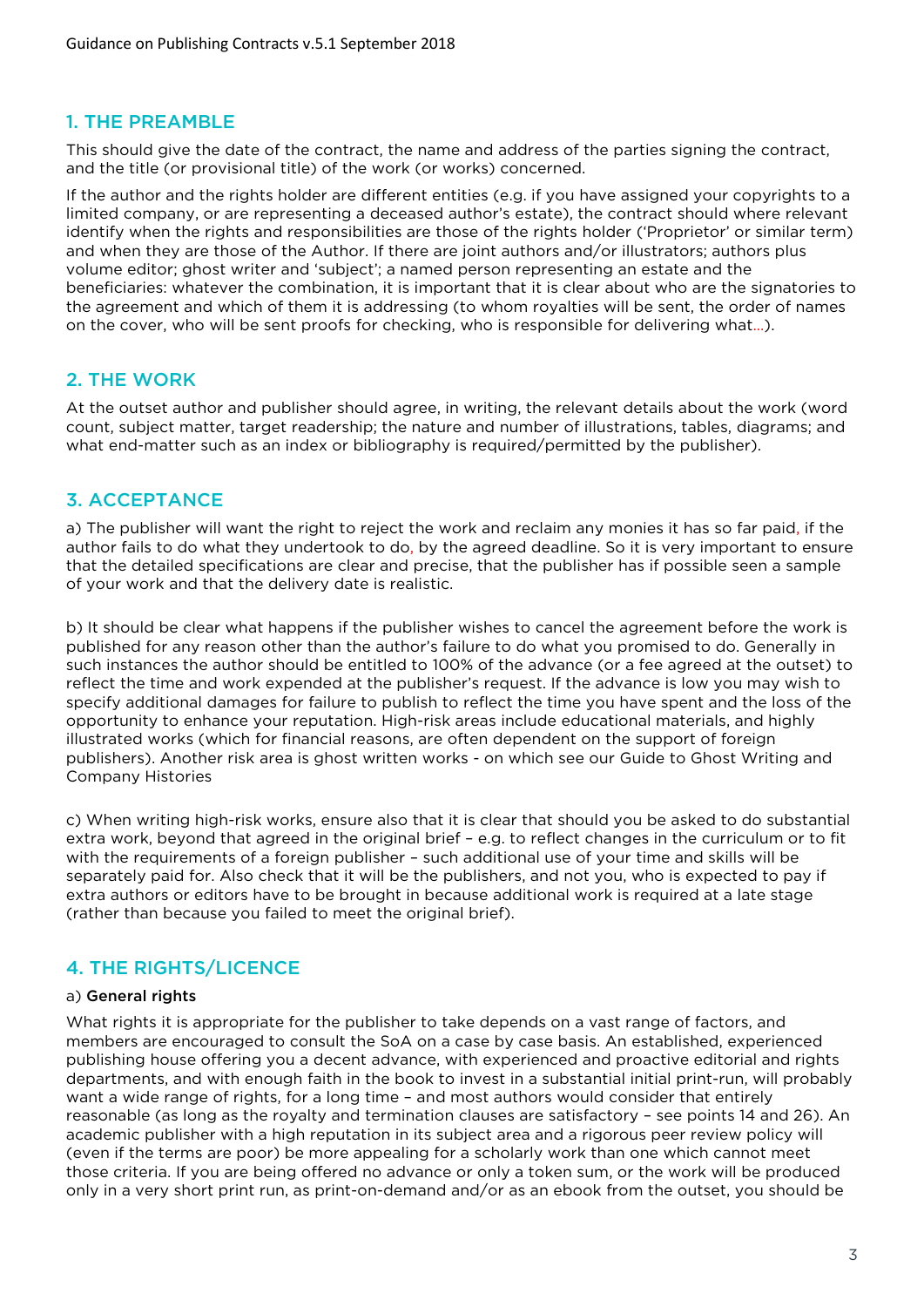granting a considerably more limited range of rights. Remember: you can self-publish an ebook or print-on-demand for a small outlay, thereby retaining all control and 100% of any income - so you need to be confident that the added value brought to the venture by your publisher justifies how long it is seeking to control the rights in your work and on what terms.

The publisher will generally want various exclusive rights. The exclusive licence you grant should be defined to clarify the following:

(i): Territory: e.g. the UK; the world; the world excluding the USA.

(ii): Language: e.g. English; all languages.

(iii): Formats and media: e.g. to publish in volume form as a printed book and verbatim ebook (with or without undramatised audio rights); to publish, and possibly also to sub-license, a specified range of rights (see point 15); to publish in all forms and media.

If the publisher is making little upfront investment in the work, or is a company without an established reputation for handling subsidiary rights, we would suggest that you simply grant English language volume form publication rights, not wider rights or the right to sub-license to third parties; and if any further rights are requested, ask how the publisher aims to exploit them and ask for a detailed marketing plan in relation to them.

(iv): Duration: how long the publisher takes rights for should depend on how much it is investing in the work. Clearly a publisher paying a large advance and incurring high production costs will want enough time to recoup its outlay and make a profit, and, ideally, that publisher is committed to investing in you as an author long-term (not just for a single book). But traditionally print licences were in the region of 10-20 years and we believe that should be the case now. Where a publisher is making little upfront investment, 3-5 years may be more appropriate. In practice, many traditional contracts still seek rights for the duration of copyright (your lifetime plus 70 years). That is one of the reasons why, whatever the length of the licence, there should also be provision for rights to revert to the author sooner in specific circumstances – see point 26.

#### b) Rights in discrete items

(i) It may not be unreasonable for the publisher to insist on taking exclusive rights to new, commissioned artwork, e.g. for an illustrated children's book. However, with pre-existing artwork and other discrete items (individual poems, recipes, tables or diagrams), it may be more appropriate for you to grant only a non-exclusive licence for the publisher to include such items in the proposed work, while leaving you free to reproduce them elsewhere., or it might suit both parties for the publisher to have exclusive rights in an item (e.g. a poem) for, say, 12 months from first publication and a non-exclusive right to include that item in the proposed work after that point. In other words after the 12 months is up, you are at liberty to reproduce that individual poem elsewhere.

(ii) If the publisher can reuse your images, or their redrawn versions (they own the copyright in their version but it will be dependent on your copyright in the original), get guarantees that you will be paid for each use and that you will always be credited as author with due prominence.

#### c) Assigning copyright

(i) Publishers sometimes insist on taking copyright, e.g. for a non-fiction work containing short entries by a large number of different contributors, or if you are updating an already-existing reference work or textbook.

The implications of assigning copyright (and, they often go hand-in-hand, waiving your moral rights) are given here. Depending on the nature of the work and your role, getting contractual assurances about these points can be important damage-limitation from the impact of assigning copyright:

• you have no automatic right to be credited wherever all or parts of your work are reproduced;

• you have no control over what changes, additions, deletions, alterations may be made to your text;

• you have no automatic right to be involved in revising or adapting the work for new editions;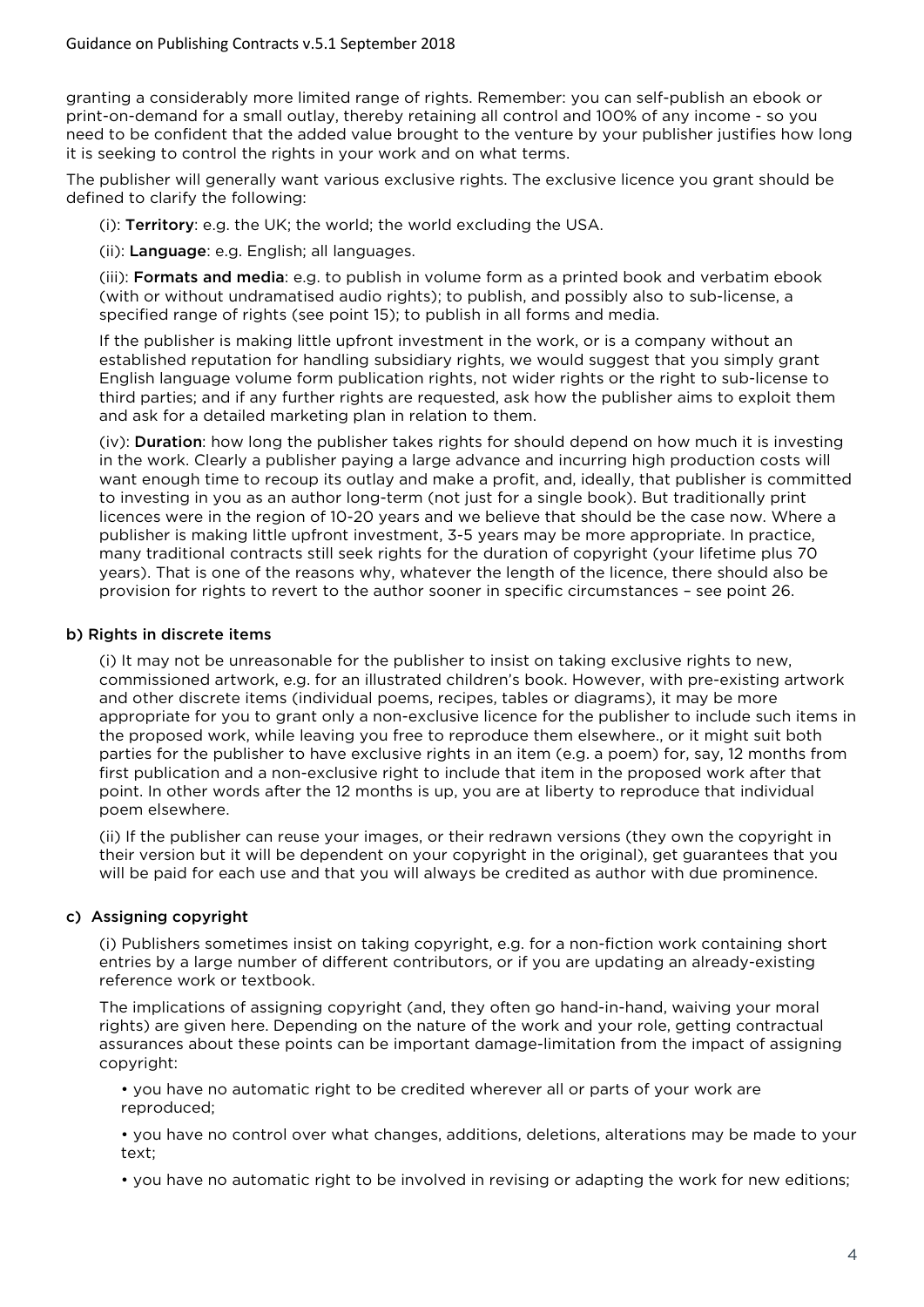• whether or not your material is exploited in any other way, e.g. reproduced in an entirely different book, you have no right to approve the reuse, to be credited or in many cases even to be paid more;

- the copyright assignment will happen even if you are not paid;
- in no event, even if the publisher goes bankrupt, will the copyright automatically revert to you.

To repeat: depending on the nature of the work and your role, contractual commitments on many if not all the above points can often be secured.

(ii) If you are assigning copyright for a one-off fee, see also the SoA's Guide to Fee-Based Assignments.

(iii) Even if you are assigning copyright do ask for the right to receive PLR and collecting society receipts: see 15 (c).

## 5. DELIVERY AND PUBLICATION SCHEDULE

a) The publishers should undertake to publish the work within a specified time. The initial format(s) and ideally the approximate published price and initial print run should be specified.

b) If you know or fear the work will be produced only as ebook and/or POD, get confirmation from the publishers as to whether they will make the work available through Amazon and also in a version which has an ISBN (meaning it can also be sold by retailers other than Amazon).

c) Publication schedules are prepared well in advance, and the late delivery of a book can have serious consequences – especially if the publisher has given guaranteed deadlines to other publishers overseas. So take the delivery date seriously; and if, through unforeseen circumstances, you are running late, tell the publishers as soon as possible, explaining the problem and asking whether the deadline can be postponed.

d) Types of work

(i) Work done on spec: if the publisher is not proposing to make any payment on signature of the contract, generally do not commit to a contract until the work is fully written.

(ii) Commissioned work: insist on the contract being agreed and some part of your advance/fee being paid before you start work.

# 6. PRODUCTION

a) The publisher will insist that all details as to the manner of production are under its control, but it should – and most will – undertake to consult the author fully about the blurb and not to change the title without your consent. (Authors paying for production should demand a much stronger say and possibly a veto on all matters relating to production.)

b) Submit a typescript which is as near perfect as possible; what a publisher charges for proof corrections may well be out of all proportion to the original setting costs. If the publisher has freedom to edit, secure a guarantee that you will be sent a copy of the edited typescript for approval before the work is set in proof.

c) It is normal for the author to undertake to correct and return proofs within a specified time (generally seven to 14 days) and to bear the cost of proof corrections, other than printers' errors, above a specified allowance (e.g. 10% of the cost of composition).

d) If it could be relevant, agree that you will not be charged for proof changes made at the request of the publisher e.g. rejigging text to accommodate picture layout.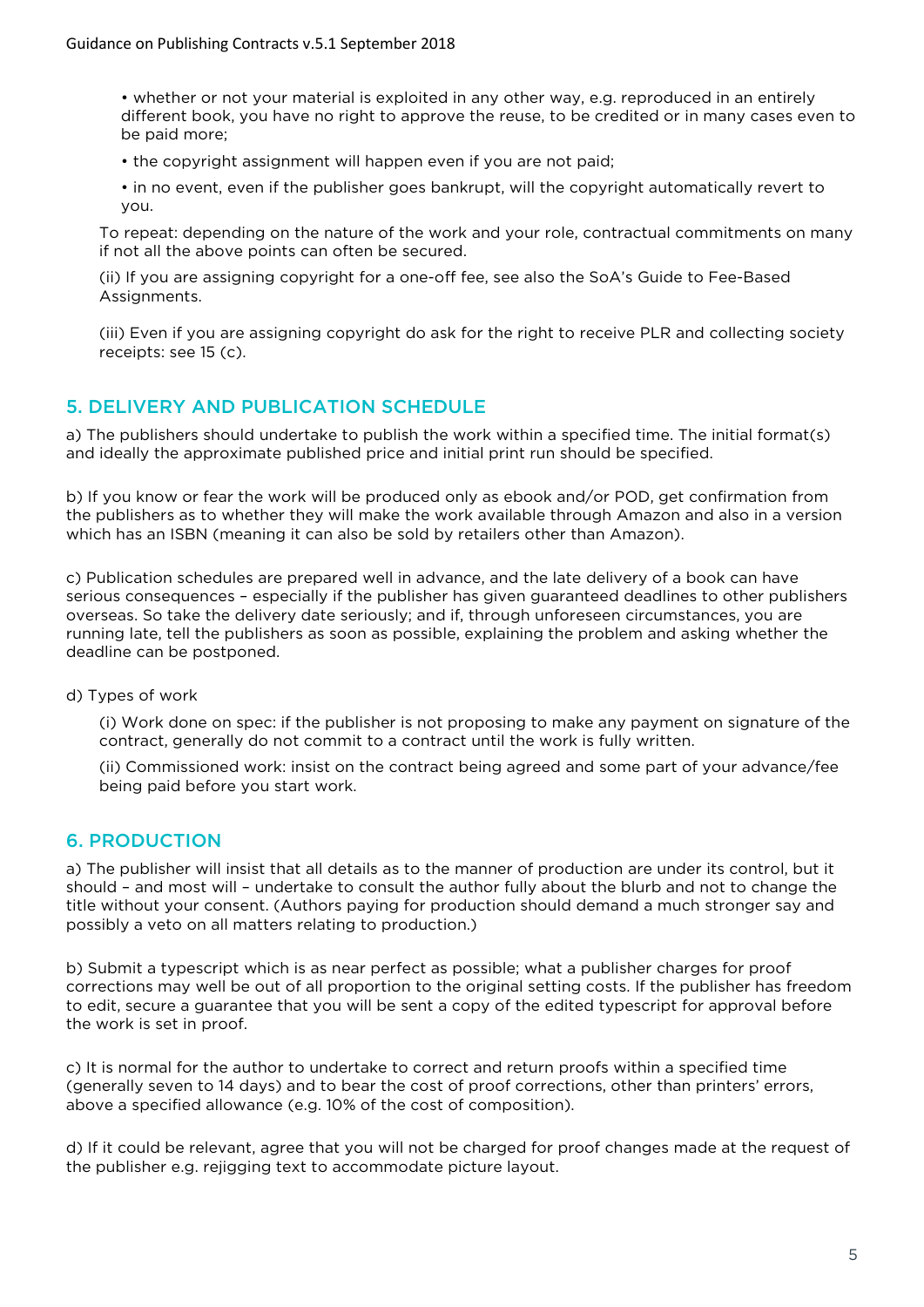e) Even if work is supplied in digitised form, or where the text is scanned from an earlier printed edition, glitches can arise. Be sure there is an undertaking to send you proofs (if the publisher refuses, that may be because the intention is to publish only on Amazon).

# 7. PUBLICITY

a) The publisher should welcome publicity suggestions, such as suitable recipients for review copies. However, the reality is that most books receive very little by way of publicity and marketing from the publisher; and those for which the publisher has not laid out any significant sum get the least. Be wary of mistaking vague undertakings from a publisher for promises, and expect to be your book's best, and main, champion. These days publishers expect you to do a great deal of the publicity for the work. Do ask for a marketing plan and, in appropriate cases, a guaranteed marketing spend.

b) Contracts often stipulate that the author will, if asked, participate in a certain amount of promotional work, in which case the publisher should pay your reasonable travel expenses for any appearances. Try to ensure that obligations about the amount of blogging or other social-media activity you are expected to do fit with your abilities and are for a finite period of time around first publication, and beware requirements that you write promotional articles and web-copy for no payment (you will want to do your best for your own book – don't end up being contractually obliged to do things, for free, which are outside your comfort zone, which make unreasonable demands on your time, or which should be undertaken or paid for by the publisher).

Remember also, if the author photo you supply was taken by someone else (not a selfie), to clear rights with the photographer- and to credit them.

c) It is easy for educational writers, in particular, to find themselves committed to countless promotional trips. If you feel that too much is being asked of you, agree to e.g. two weeks of promotional work after which you reserve the right to charge a specified fee per day. If you are being paid only a fee (no royalties), or have written only a component of a multi-contributor work, you should be paid a day-rate plus expenses for any time spent at the publisher's request on promotional activities. Also beware of your publisher volunteering you to speak at festivals without payment. We believe that the author should be paid wherever the public pays for tickets. For further information on this see our Festivals Guide.

d) Data protection law means you must be very careful how you deal with any contact data (e.g. email addresses) – you cannot use it in ways with which the individual concerned has not consented – especially beware of cold-calling mail-shots.

# 8. ORIGINAL ARTWORK

a) Be clear about the nature and number of illustrations required; the form in which they should be delivered (it can be costly if further work is required to get your illustrations ready for the printers); and the intended form of reproduction (a multi-coloured graph or map can be unintelligible if it is reproduced in black and white).

b) If the publisher is supplying the illustrations, do you have any say in their selection?

c) Clarify what rights you are granting in your illustrations (see point 4b).

d) Lavishly-illustrated books are often published on an international co-edition basis – the originating publisher supplying the illustrations (which for some books may involve you in photo shoots). If the artwork has to be specially prepared, and/or the project has been originated by the publisher, the normal arrangement is for the publisher to foot the bill and own the rights, but if such artwork features you and/or your creations or techniques, the publisher should agree not to reproduce those images other than in your book(s) without your agreement.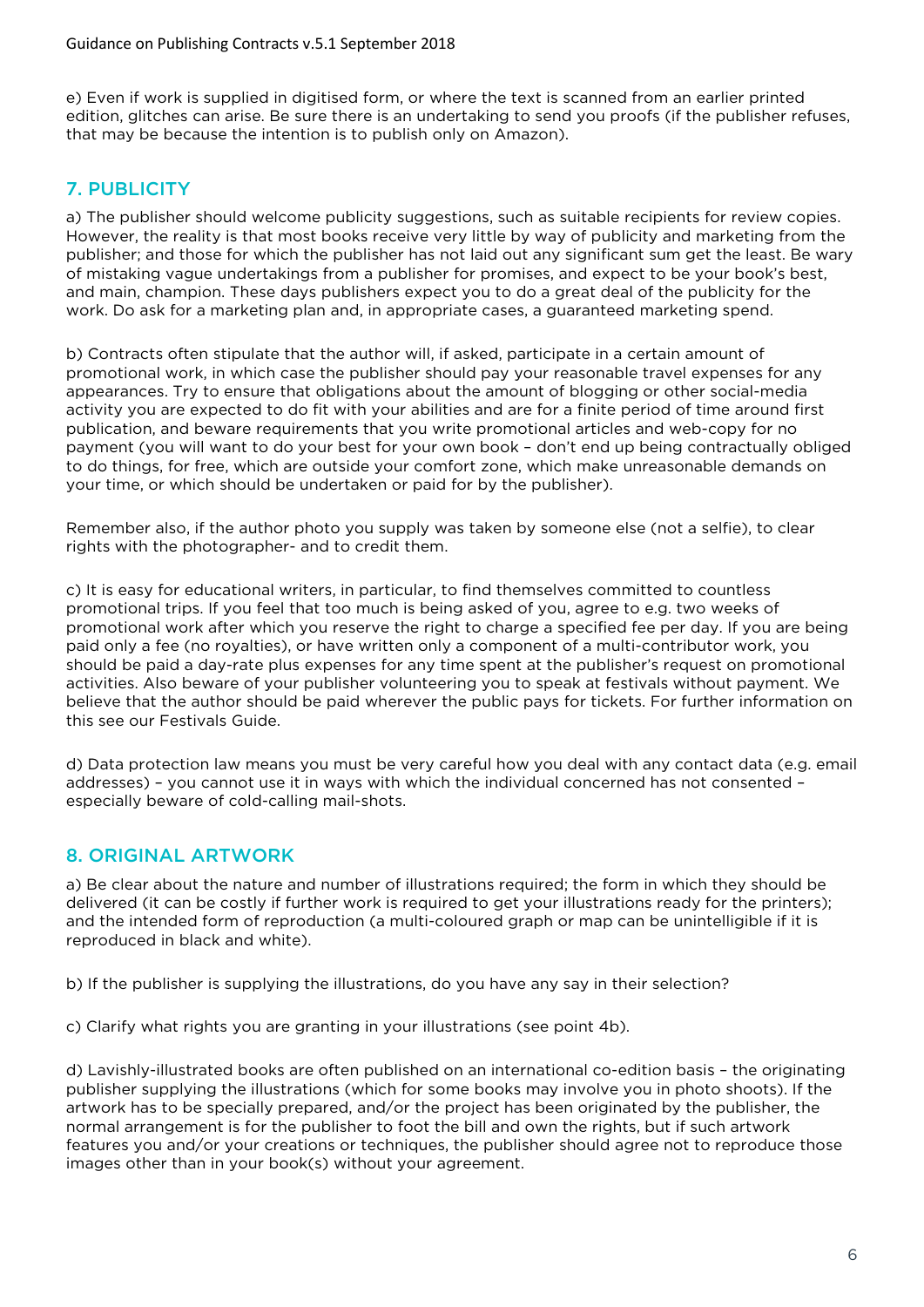e) If you are required to attend photo shoots, or incur direct costs (e.g. cooking recipes to be photographed for a cook-book), clarify the extent to which the publisher will pay your expenses.

f) images are generally now delivered in high-resolution digitised form. Try never to send original artwork – if you must, be sure that you or the publisher has it fully insured and that there is a deadline by when, and method by which, it will be returned to you. Make sure, also, that you retain ownership of the original artwork unless there is persuasive reason to agree otherwise.

#### 9. QUOTATIONS AND ILLUSTRATIONS FROM OTHER SOURCES

a) Many contracts make the author responsible for obtaining permission for the use of any material from other sources, and for paying permission fees. For details about when you need to secure permission, and how to do so, see our Guide to Copyright and Permissions.

Permission fees can be extremely costly, but publishers can often be persuaded either to pay the entire cost or to share it with the author; or you may be able to arrange for the publisher to pay your share in the first instance and deduct a corresponding sum from the royalties.

b) If you are preparing a work in which quotations are an integral part (e.g. a study guide or anthology), or supplying copy for a commissioned non-fiction work, or if you are being paid on a feeonly basis, the publisher should pay all permission fees. And if you are expected to do extensive picture research for a publisher-originated book, remember that a freelance picture researcher would charge an hourly or daily fee for doing so.

c) Permission fees will be higher the more rights you seek - so ensure that the rights you are granting your publisher (i.e. for which you need to clear permissions) are as limited as possible.

d) Give yourself as much time as possible when clearing permissions because rights holders (especially publishers' permissions departments) can take a very long time to respond to requests. Beware contracts which ask you to have cleared all permissions by the delivery date and, if necessary, discuss with the publisher what happens if that is not possible for reasons outside your control.

e) In their capacity as owners, some picture libraries and galleries charge for the loan of artwork plus a fee for reproduction - quite separately from and in addition to whether you also need to obtain consent from and pay the copyright holder.

f) As well as a fee, rights holders may request a voucher copy of the book – confirm whether such copies will be at your expense or your publisher's.

## 10. INDEX AND OTHER END-MATTER

Many contracts make the author responsible for supplying or paying for the index. Engaging a professional indexer can be costly. Publishers should either pay the entire cost (at least for scientific or professional books) or share it with the author. If you are being paid only a fee, the publisher should be supplying and paying for the index.

Authors are increasingly also asked to supply word-lists or chapter keywords, which will be used to ensure that digitised versions will be visible to search engines.

At the outset clarify what other end-matter there might be (introduction, footnotes, appendices, bibliography) and whether or not such items are included in or additional to the word-count for the work.

#### 11. WARRANTY AND INDEMNIFICATION

a) The author has traditionally been expected to give warranties and to indemnify the publisher against the risks of libel, invasion of privacy, breach of confidence, and infringement of copyright (also, e.g. for medical works, patient consents). Publishers tend to be inflexible about such clauses,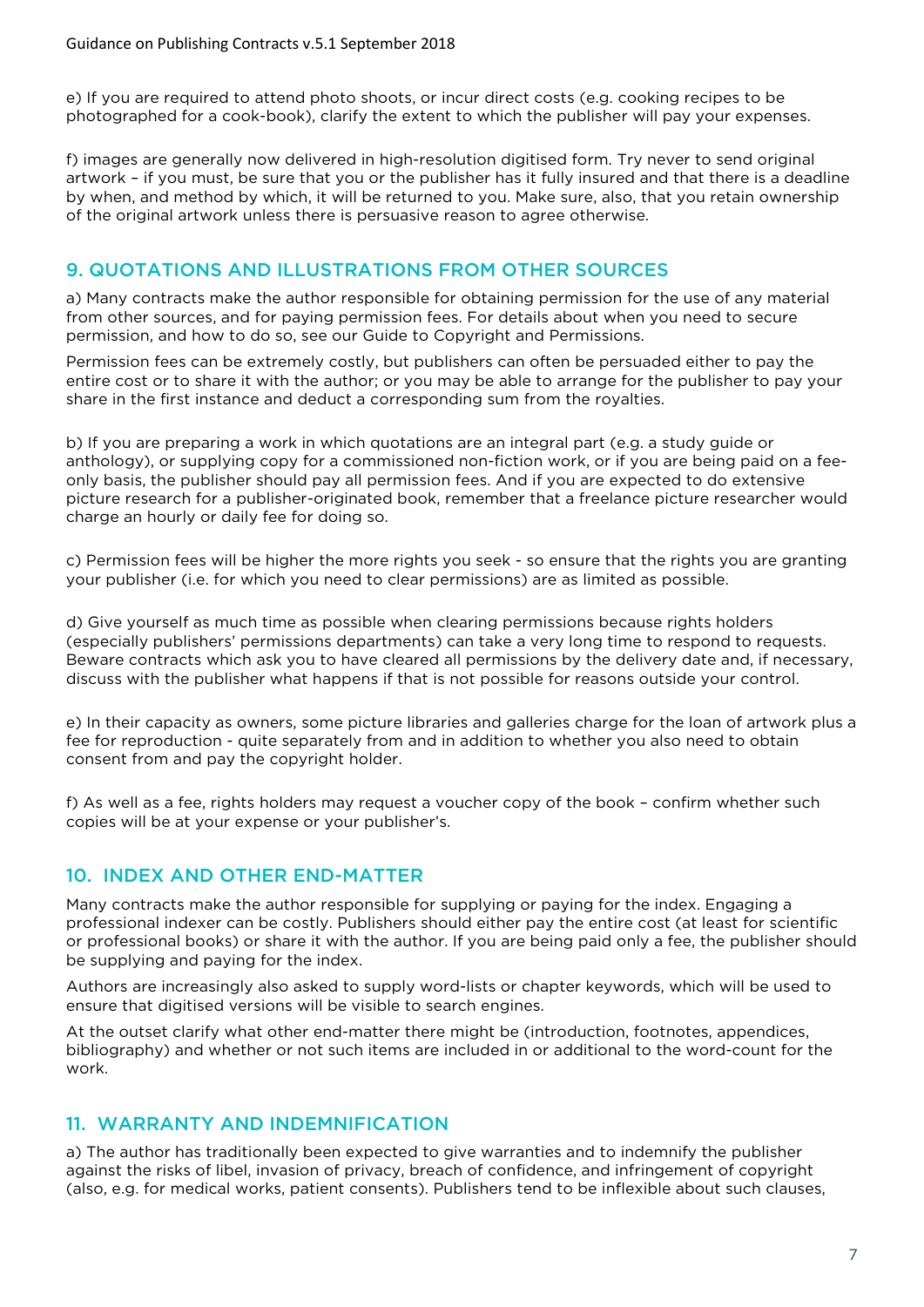claiming that they are bound by their insurers to use certain wording. However this is usually not quite true. It is much more likely that they are simply obliged by insurers to behave as a 'prudent uninsured' person would but the wording can be negotiated. The warranty should cover 'any breach by the Author (unknown to the Publisher)'. The inclusion of the phrase 'unknown to the Publisher' could be important, especially with works of non-fiction e.g. biographies of celebrities/misery memoirs. If the publisher knows that the book contains prima facie libellous passages, it should not expect the author to indemnify it if successful libel proceedings are brought. You should indemnify only against actual breaches - not against claims.

b) Publishers often insist on the right to alter the text to remove any material which they consider, or are advised by their lawyers, might be actionable. You may wish to add a provision that, should the publisher so alter your work, the final text shall be subject to your approval.

c) The need for total frankness, confidence and co-operation between all the authors involved and the publisher over libel risks and the danger of infringing the growing right of privacy cannot be emphasised too strongly. If you or your publisher feels there is cause for anxiety, the book, or at least the potentially dangerous passage(s), should be read by a specialist lawyer. Publishers are often prepared to pay, or share the cost, of getting a legal vetting.

d) If you are concerned that there may be a risk of a claim ask your publisher to arrange for you to be covered under the publisher's own insurance policy. This is usually possible at little or no cost to the publisher. In a very rare case where the subject is particularly contentious and the publisher knows this you may ask for a reverse indemnity whereby the publisher covers you in case of any claims.

e) If you are co-writing, or ghosting, ensure that the other parties give you a warranty and indemnification that the material/information they supply shall not be in any way unlawful, and you should give them a similar warranty and indemnification in connection with content originated by you. You also need to take great care to ensure that any warranties and indemnifications agreed between the co-authors in a collaboration agreement are reflected in the same way in the publishing contract. For more see our Guide to Collaboration/Ghosting Agreements.

f) If you are writing on professional, specialist non-fiction (e.g. sports books, or cookbooks) or technical subjects beware of the generally slight risk of an action claiming negligent misstatement. The SoA can supply further information on request, and many professional bodies (e.g. in the medical sector) have their own guidelines and insurance policies.

# 12. THE ADVANCE

a) Although publishers deny it, the more they spend up-front, the more effort they are likely to make to sell the book in order to recoup their money plus make a profit. The most usual arrangement is that part of the advance is paid on signature of the contract, a part on delivery of the manuscript and sometimes a final part on publication. You should try to negotiate that as much of the advance (or fee) should be paid on signature as possible, with as much of the rest as possible on delivery (rather than only on publication).

b) The advance is usually on account of all monies accruing to the author under the contract. It should be paid in full and be non-returnable except only in the event of the contract being cancelled because the author fails to deliver the agreed work by the agreed deadline.

c) For commissioned books which may never finally be published – for instance an educational work which is subject to changes in the National Curriculum, or a highly-illustrated work which is dependent on the publishers securing co-edition deals to make it financially viable – it is important to agree at the outset what you will be paid if the project has to be abandoned for reasons beyond your control (generally you should be paid the entire advance or fee).

d) For some types of writing, advances are likely to be very low or non-existent, e.g. academic and medical works. Authors in this sector usually have other reasons to want to be published, and their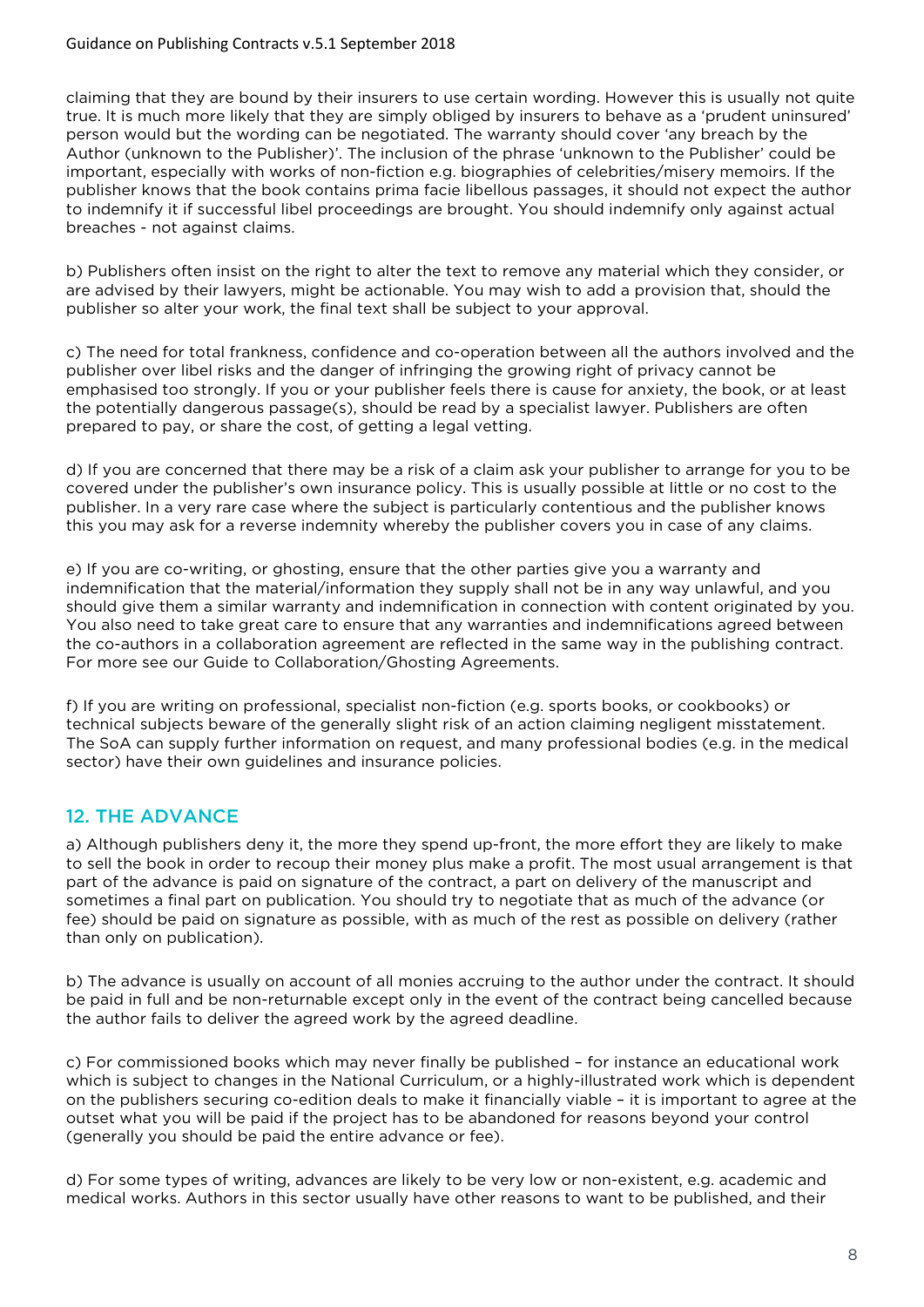concerns will be more about the publisher's professional reputation, and its ability to penetrate the work's specialist market. But keep an eye on what costs you might incur – e.g. copyright permission fees. It is enough of an insult to be paid no advance, without the added injury of being actively out of pocket. Editors of multi-author works also need to beware a tendency for contributors' fees to be a first charge against the editor's royalties.

e) Educational writers should be wary of being paid an advance, plus royalties on only some of the items they are creating. If you are not paid a discrete fee for any non-royalty-generating items, you are actually doing that work – and the publisher is getting it – for free.

f) With many ebook/POD-only proposals, no advance is offered. It means you are handing over rights to the publisher in return for no obligations on the publisher's side (there being no guarantee that any copies will ever be sold). Think very carefully about whether this is really a better alternative than selfpublishing.

g) Where a publisher has paid an advance in excess of realistic sales expectations for a book (e.g. to outbid other interested publishers, or on a speculative hunch), such expenditure is made at the publisher's informed, commercial risk. Any suggestion (unknown in the UK but occasionally seen in US contracts) that any part of the advance be refunded as a condition of termination should be flatly rejected.

## 13. AUTHOR PAYS

a) Some contracts ask the author to subsidise the cost of publishing, with the publisher taking a range of rights and a share of the resulting income. Generally your payment will not mean that you own any copies of the work; the contracts are often carefully worded and therefore misleading to the unwary; and very many authors who sign such deals report getting little but disappointment in return for all they are giving to the publisher. For more, see our Guide to *What sort of deal are you being offered*.

b) Crowd-funding in essence means that the author drums up sponsors to help finance the cost of publication.

# 14. ROYALTIES

a) Royalty terms can go on for many sub-clauses – and the one which will apply to the majority of sales may not be that which is listed first. If in doubt, ask the publisher to indicate which royalty clause it anticipates applying to the majority of sales.

b) Royalties for printed books:

(i) Royalties are ideally a percentage of the retail price (RRP) and sometimes a percentage of net receipts (NR). 'Net receipts' should be defined as a percentage of the money received by the publisher from sales of the work (the monies received from the retailer) minus any local taxes which might apply, but without any other deductions. Be very wary of any attempt to base royalties on 'profits' or to deduct production or other costs - such items are often impossible to quantify, even harder to verify, and in any case should be met by the publisher in return for its (substantial) share of any sales income.

(ii) The discount demanded by many retailers is likely to be in the region of 50% or more. With RRP-based royalties, you will almost certainly find that when copies are sold at discounts of more than e.g. 52% (preferably 56%), your royalty will be four-fifths of the full RRP royalty, say, or fall from a percentage of the RRP to the same percentage of NR.

(iii) We strongly believe that the royalties should rise (e.g. by 2.5%) after an agreed number of copies have been sold, to reflect the fact that many of the costs incurred by publishers are startup rather than run-on costs.

(iv) What constitutes a fair royalty will vary substantially from project to project, and also depends on the nature and extent of the publisher's initial investment in the work, and what clear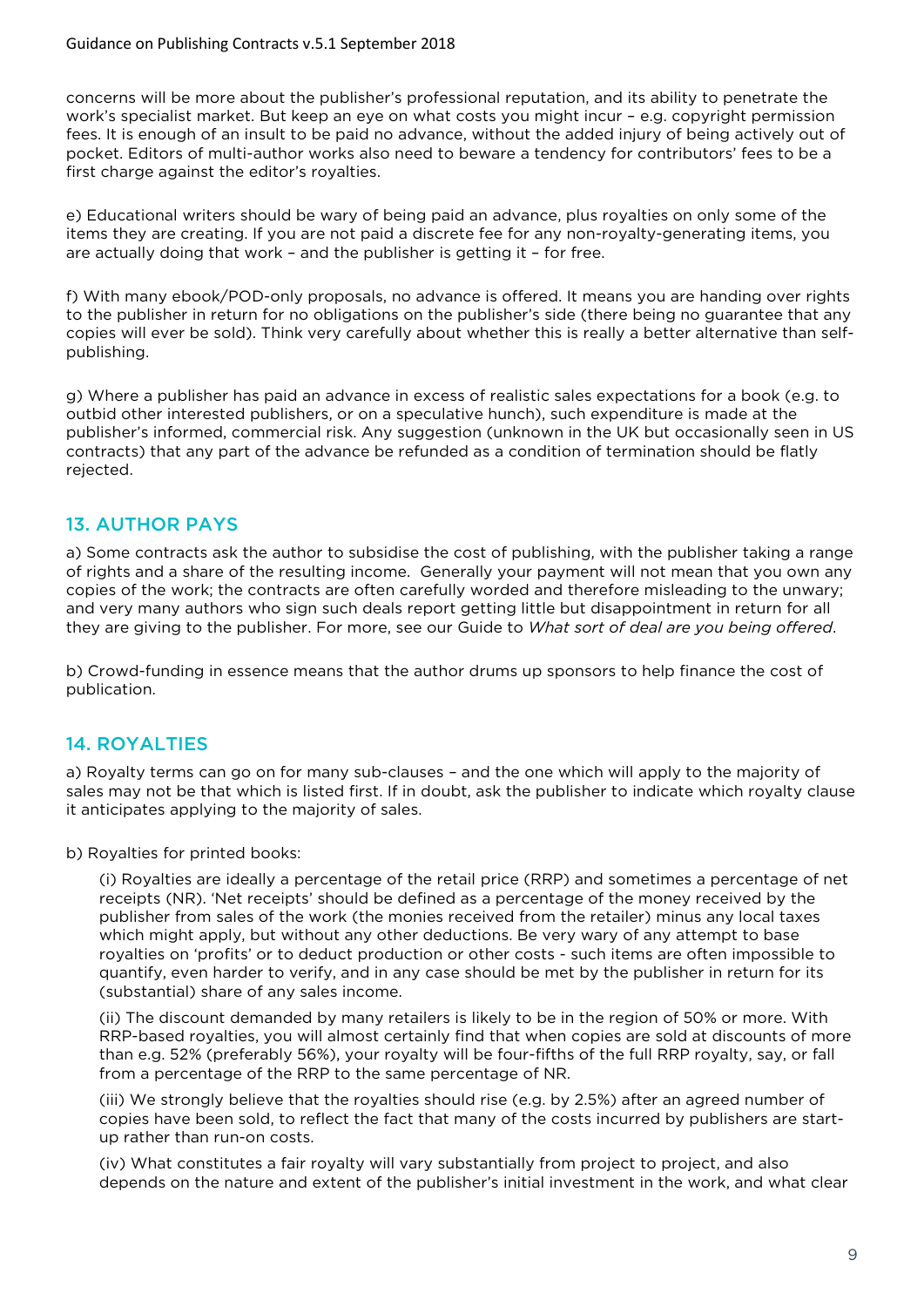added value it is bringing (you also want to consider how the offer compares with the pros and cons of self-publishing). Advice should be sought on a case by case basis.

(v) If both author and illustrator are getting a share of the royalty, clarify whether that share varies if text only is used (e.g. for an audiobook) or images only are used (e.g. for merchandising).

c) Royalties for ebooks and audiobooks:

(i) Ebook royalties are based on net receipts (exclusive of VAT which applies only to sales of ebooks). Again, advice on the size of the proposed royalty should be taken on a case by case basis.

(ii) Traditional publishers argue that many of the up-front costs of taking on a book are the same regardless of the formats in which it is sold. However, many of the run-on costs associated with print publishing (manufacturing, warehousing and distributing hard copies, the burden of unsold copies and returns), do not apply to ebooks and audiobooks. And if at any point the work becomes available only as an ebook (and POD), given that an author can self-publish in such formats with ease, we would expect the publisher's share of the income to be much smaller - in effect an agency commission – unless there is persuasive reason otherwise.

(iii) There is an increasing tendency for ebooks to be made available bundled with audio versions. Even where audiobooks are sold separately, we would expect the terms for download audio to match those for ebooks.

d) In academic, scholarly, educational and scientific publishing, there is a growing pressure on institutions to make materials free to the end-user, and the consequence is that increasingly sales of your work are likely to be as part of a digitised bundle of content supplied to the institution by an intermediary hosting website. The hosting site pays e.g. an annual fee to the publisher concerned and the publisher pays a small royalty, pro-rated between the authors concerned. We believe such forms of access tend to be at the chapter/article level and can result in substantial downloads, but will significantly undermine traditional sales.

Academics also need to be mindful of Open Access requirements imposed by funding bodies and parent institutions. This is a complex area and members are advised to consult the SoA for more detailed advice.

## 15. SPECIAL SALES, CHEAP EDITIONS AND REMAINDERING

a) If the work is to be remaindered, the publishers should pay you royalties on all copies sold at above cost, and give you first refusal to purchase stock at the remainder price. If the publishers wish to pulp surplus stock, they should give you first refusal to obtain copies at no charge (other than delivery).

b) Sales in bulk at very high discounts can be damaging if the work is still selling well at full price – not only do they undermine such full-priced sales, but they do so twice over as such copies tend rapidly to re-emerge as cheap second-hand ones on Amazon.

c) There should be no sales at cost price or less, and no 'cheap editions', within at least one year from first publication (and ideally not within, say, six months from publication of a different edition – e.g. remaindering the hardback just as the paperback is published) without your consent.

d) Under our Seven Steps we believe that Publishers should give the author a right of approval over every special sales deal (even if the current contract does not include such a right). Discounting is sometimes a valid strategy and publishers risk losing as much as the author if deals cannibalise conventional sales. But an author usually only has a handful of books from which to earn, while publishers have many, so an author is more at risk if the strategy does not work. Authors may also have more than one publisher so have a broader view of the overall sales picture. A publisher should always explain the reasons why it wants to do a deal, the likely receipts for the publisher and author,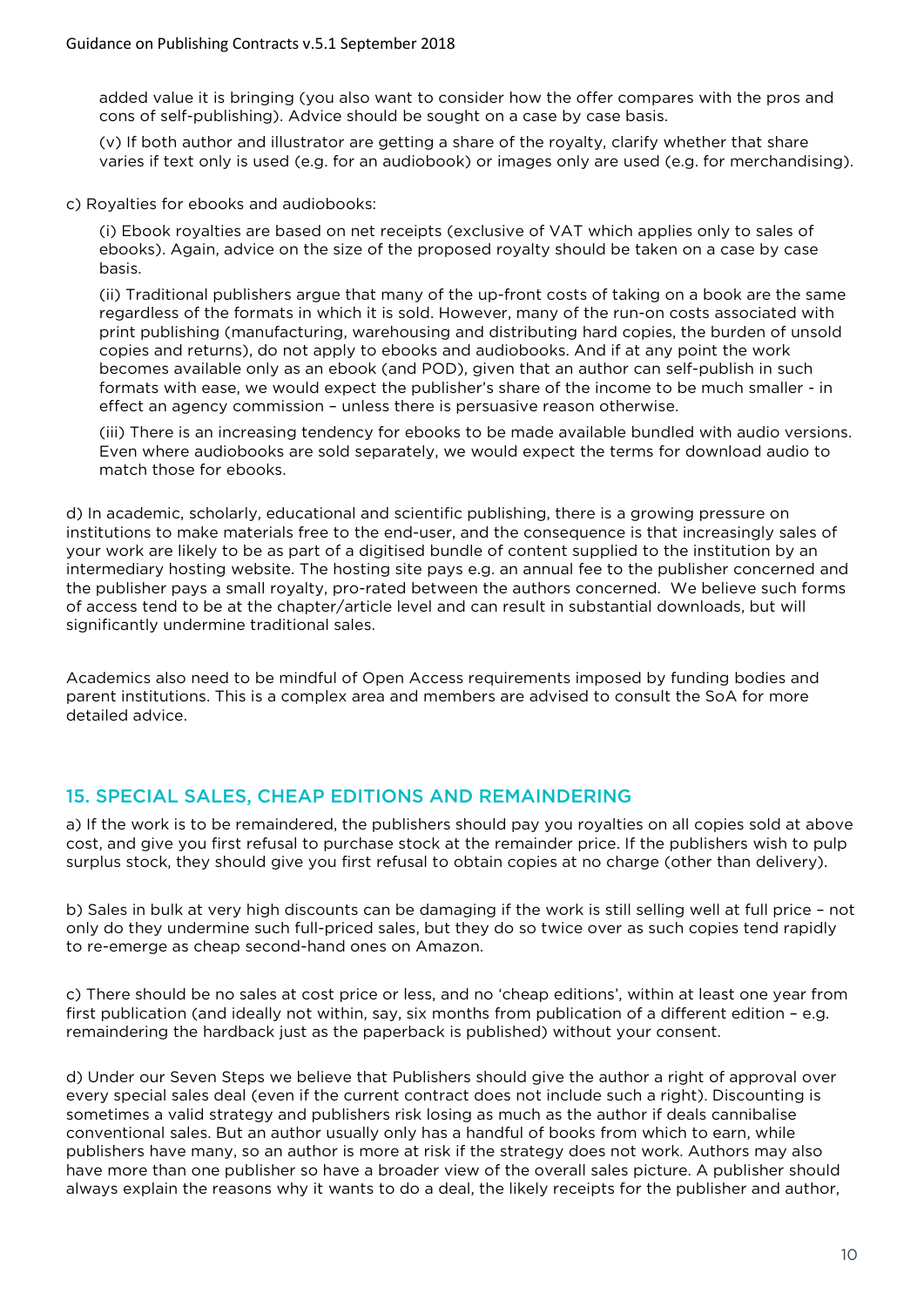and the likely impact on traditional sales. All such deals should be considered carefully and publishers should not supply books at an ultra- high discount, unless the author and the publisher agree that the deal is worth it.

e) If the author's royalties are based on net receipts the percentage rate payable should not be reduced when the discount increases.

f) (i) When it comes to highly illustrated works, bulk sales to another company can be an important part of the deal and such sales tend to be at extremely high discounts - quite possibly 80% or more. And the author's royalty is calculated after that very high discount has been deducted. This could include bulk sales to a bookclub, a supermarket, a mail order company, 'cover-mounts' (copies given away/sold cheap by a magazine or newspaper) or even another UK publisher. In contracts it might just come under 'high discount', or more usually e.g. 'special', 'premium', 'sales to non-traditional outlets' (or other expressions). We again advise that there be no such sales (at least in the home market) without the author's consent, at any time - or at least in the first year.

f)(ii) For some works, the publisher may say that without such deals signed up from the start, the work is not viable at all. But it should be willing and able to give you some idea of whether this is likely to be pertinent and how it's likely to affect your anticipated royalty income.

# 16. US EDITIONS

It is wise to discuss how US rights are to be handled. Any of the following arrangements could apply:

a) If you have an agent, or are in a strong position to license such rights on your own, ideally the licence granted to the UK publisher should exclude the USA (and, often, Canada) from the territories you are granting.

b) Ideally your publisher will (as an agent would) license a US publisher to produce a separate edition. The US publisher will pay the UK publisher an advance and royalties, and you should receive at least 80% of these (preferably 85%).

c) Some British firms operate through allied or subsidiary companies in the US or have their own distribution arrangements there. If so, you should ideally be paid royalties similar to those for home sales but based the US company's receipts (or, even better, calculated on the US published price) – rather than being paid royalties on the money paid by the US division to its UK counterpart.

d) The UK publisher may ship bound or unbound copies (sheets) to a US firm for distribution. The US company may well insist on a very high discount and also that the price it pays includes your remuneration. You may well receive only e.g. 10% of the British publisher's receipts. Since the price paid by the US company may well be little more than the manufacturing cost, a deal of this kind is a poor one and should be resisted unless (as, alas, is too often the case) it seems to be the only feasible way of selling to the US market.

# 17. SUBSIDIARY RIGHTS

a) Most publishers will want to take as many rights as they can. You should aim to give them only those rights they clearly need and which you are confident they have the ability and skill to exploit. What is appropriate will vary considerably. The appropriate division of the income between publisher and author from the licensing of rights also varies according to the nature of the deal, and members should take advice on a case by case basis, and bearing in mind how it compares with the commission an agent would take if it were licensing those rights.

b) If you use an agent, some/many rights will probably be excluded from the publishing contract and be marketed by the agent. If no agent is involved, an established, experienced publisher is probably in a better position than you to market certain rights (e.g. foreign editions) effectively. For highly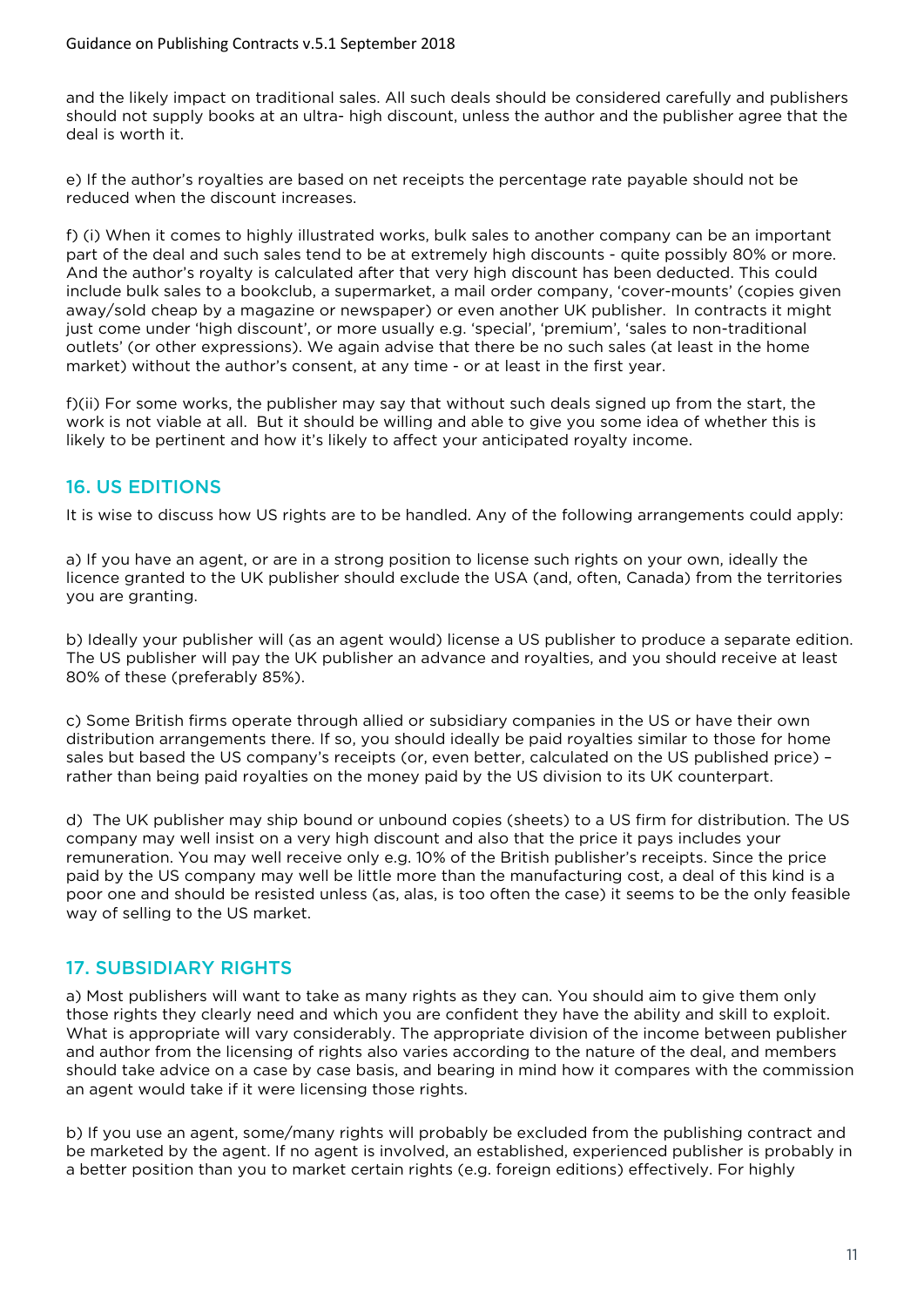illustrated works, the publisher may require publishing rights in all languages and territories (indeed the work may not be viable otherwise).

It would be potentially misleading to give a list, here, of what rights it might be appropriate to grant the publisher, because there are so many variables. However, other than in exceptional circumstances:

(i) Where such rights are controlled by the publisher, we would expect the following sub-licensing to need the author's consent:

- Home market reprint rights;
- US territory rights and translation rights;
- Rental and lending of the work;
- Digitised/electronic rights (ebook, e-version and download audio);
- Print-on-demand rights.

(ii) You should retain the following other than where there is persuasive reason otherwise:

- Dramatisation and documentary rights for audio, internet, stage, radio, TV and/or film;
- Merchandising (spin-offs like toys and cards);
- Strip cartoon and graphic rights.

c) You should always retain PLR (Public Lending Right) and the right to the author's share of the income from collecting societies. You should ask for this even if you are only being paid a fee or are assigning copyright as such rights are of no value to the publisher but may provide a small but significant income to you.

d) If you are dealing with a publisher which pays nothing up-front (or which asks you to pay), consider very carefully before granting them the right to issue any sub-licences at all, or allowing them to take rights wider than English language print and/or ebook rights (and only for a short period).

e) We would expect contracts now to include a 'use it or lose it' clause – see point 26b.

## 18. CO-EDITIONS

a) Co-editions are the way in which many highly illustrated works tend to be published. Production costs are high so the publisher secures the commitment of co-edition partners at the outset. The fully laid-out work is printed by the original publisher, leaving the text sections blank for new text (in translation, or American-English) to be slotted in. Conventional publishers doing a deal with a bookclub, direct mail company or supermarket will likewise often manufacture the copies for that third party to rebrand and sell.

b) You will almost invariably be paid a royalty based on the original company's receipts. Those receipts are likely to be very modest (though the print-runs will probably be large and the copies are sold 'firm' rather than on sale-or-return, so all the payment is received up-front). Your publisher will probably sell the copies for an all-in price (known as a 'royalty inclusive' deal) or – less likely – the deal may be on a royalty basis (known as a 'royalty exclusive' deal).

On royalty inclusive sales (both hardback and paperback), the author should normally receive at least 10% of the original publisher's receipts. On royalty exclusive sales, the author should receive at least 50% of the original publisher's receipts. The discounts insisted on by the co-edition publisher tend to be very high, so the monies paid to your own publisher will be small and your royalty income therefore yet smaller, so it is important to ensure that your advance is fair reward for the work you are doing – it may well, in practice, be all you are paid.

c) Packagers (manufacture works for other publishers to sell), frequently pay one-off fees rather than royalties and take an assignment of copyright, which means they can regurgitate your material in many 'new' books and permutations in perpetuity. If you feel such a deal is nevertheless worth it, ensure that the fee is a fair payment for the work you are doing, try for a further fee e.g. per 10,000 copies sold; and a further fee for any edition in a new format or in a new language, and be very clear about whether or not your name will be included on the first and possibly many future variations of work, especially if you have no control over how it may be edited or altered.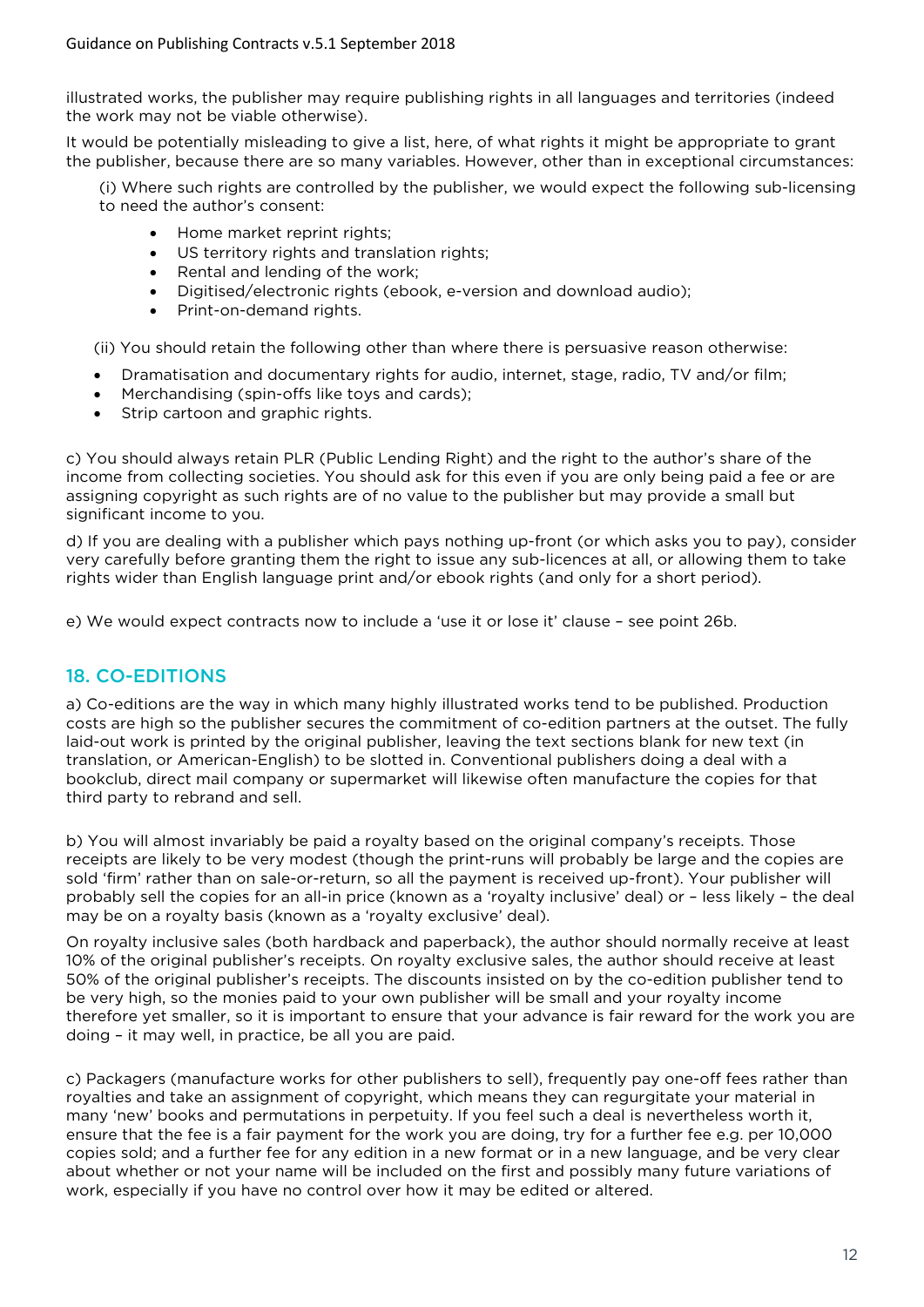# 19. COLLECTIVE LICENSING

For practical reasons, some rights (e.g. photocopying in schools and universities) can only be handled on a collective basis. The organisation handling such rights for authors is the Authors' Licensing and Collecting Society (SoA members have free membership of ALCS, but you need to complete an ALCS mandate), for illustrators there is also DACS. Your contract should include a clause granting any authorised collecting society the licence to handle appropriate rights. If rental and lending rights are mentioned in your contract, it should be clear that will likewise be subject to any relevant collective licence. Public Lending Right (PLR) goes by law 100% to the author.

## 20. ACCOUNTING AND PAYMENTS

a) Whether the contract provides for royalty statements to be sent to the author twice yearly or only once – twice is usual – the monies due should be paid within three months of the date to which accounts are made up. Any threshold below which monies will not be paid but will be held over should be no more than £30-£50, at least where payments are made by electronic transfer.

b) Once the advance has been earned, money from sub-licences (over a certain sum e.g. £100) should be paid to the author within, say, 28 days of receipt.

c) There should be a clause giving you the right upon written request to examine the publisher's books of account, at your own cost unless errors exceeding, say, £50 or 5% are found in which case the reasonable costs should be paid by the publisher.

d) If you are registered for VAT, it is very important that you give the publisher your VAT registration number.

e) If you have assigned your copyrights to a limited company, it is very important that you make that clear to the publisher (and the contract would need to discriminate between the company as rights holder and you as author).

f) If there is a 'reserve against returns' (i.e. holding back a percentage of the royalties due to an author in anticipation of unsold copies of the work being returned by booksellers), it should be limited, e.g. not more than 25% of the royalties due at that accounting date, and there should be no reserve against sales of ebooks or POD copies. The publisher should be entitled to withhold any reserve at the first accounting date following publication or reissue of the work, and the balance should be repaid to the author not more than 12 months later.

g) The publisher should be entitled to offset any unearned part of the advance, or any sum owing in respect of returns, only against income generated by the book in question. References to 'any other agreement' should be deleted or modified to this effect.

h) If you and the publisher pay tax in different countries, you will need to check with your local tax office about double-taxation formalities.

## 21. COPYRIGHT AND MORAL RIGHTS

a) The publisher should undertake to print a copyright notice in all copies of the book in the form '© [author's name] [year of first publication]'. If you have assigned your copyrights to a limited company you might still prefer the copyright notice to be in your own name and most publishers will agree to this although it is technically incorrect.

b) The moral right of integrity is the author's right not to have the work subjected to 'derogatory treatment'. Some publishers ask for a partial waiver of the right of integrity. This is not unreasonable if the waiver extends only to changes necessary for the work to be adapted for other formats e.g. an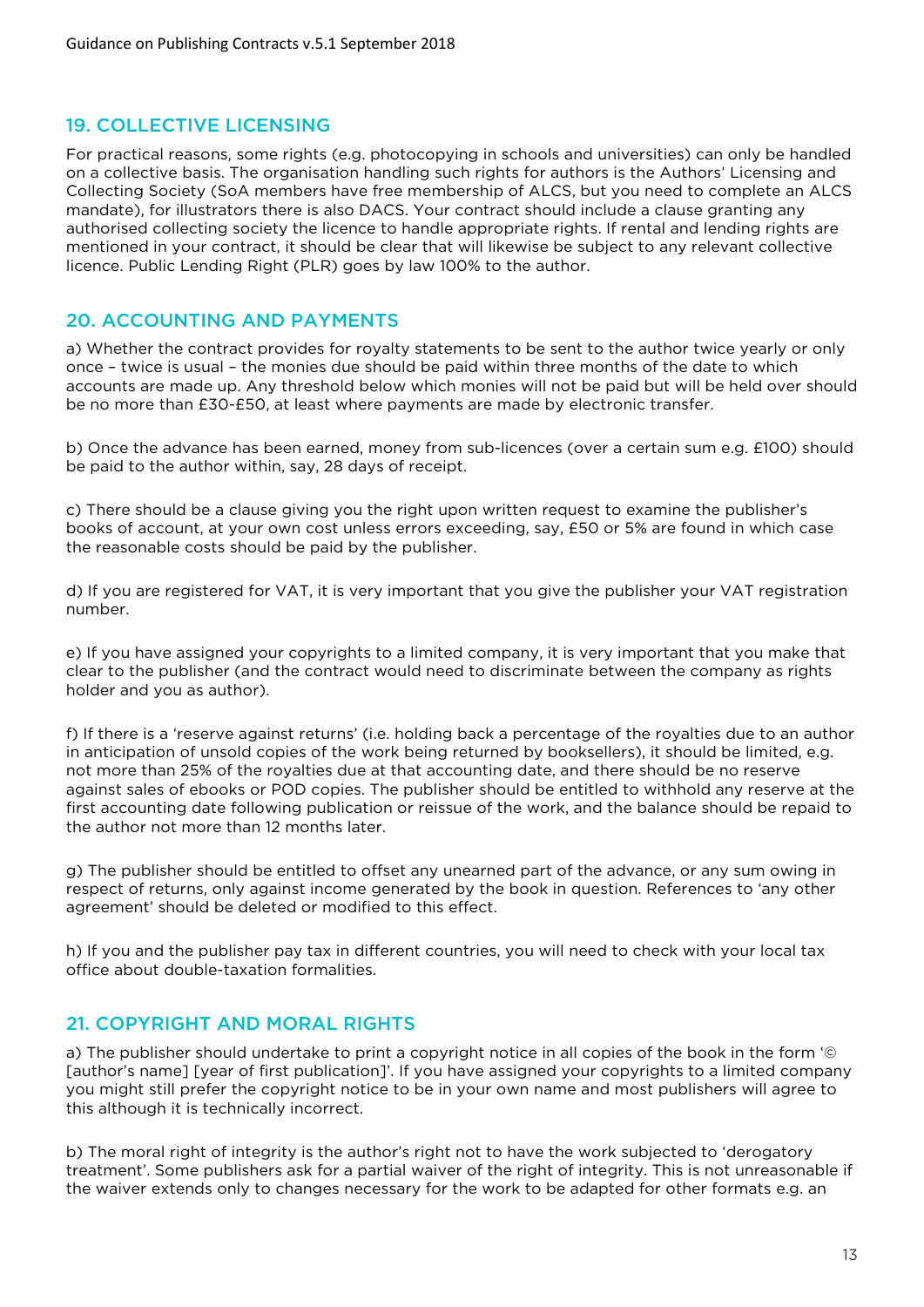audio adaptation. There should not be a blanket waiver of your right of integrity without very good reason.

c) The moral right of paternity is the right to be identified as the author of the work. Unlike the right to integrity, it has to be 'asserted in writing' and it is sensible for a statement to that effect to be given in the publishing contract and also included in the book, under the copyright line. The precise wording is unlikely to be critical. Asserting moral rights and ensuring a credit on the title page (if not also the cover) is particularly important for translators and illustrators, on its own account and because it can affect your entitlement to money from collecting societies and PLR.

d) Moral rights do not apply to work published in a newspaper, magazine or similar periodical, or to contributions in an encyclopaedia, dictionary, yearbook or other collective work of reference. But you will still want to check whether or not you have a right to be credited and to approve changes to your material.

# 22. AUTHOR COPIES

a) Publishers almost invariably undertake to supply the author with at least six free copies of a hardback and ten of a paperback. Many will increase this (if asked), plus a copy of any sub-licensed or other edition.

b) It should also be clear that the author can buy further copies at a discount. Many publishers now offer a discount of 35-50%, if payment is sent with the order. Negotiate separately if you want to be able to buy copies in bulk for resale e.g. at speaking events (and you may well be able to get a better discount on such copies).

c) In reality it may not be practicable to expect a free copy of an ebook version (the publisher is generally not in control of the creation and supply of such copies).

## 23. COPYRIGHT INFRINGEMENT

It is usual for contracts to include a clause empowering the publisher to institute proceedings for infringement of copyright. The publisher should indemnify you against any costs, and it should be clear that monies recovered from such proceedings will be divided equally between publisher and you, after deduction of costs incurred.

# 24. REVISED EDITIONS

a) If such a clause is not relevant to your particular book, or if you are in a strong enough position to insist that that any decision to produce a revised or adapted edition (and on what terms) remains with you, any clause allowing the publisher to produce revised editions should be deleted.

b) In the case of works requiring extensive revisions, publishers will generally insist on having the right to decide if and when to publish revised editions (even potentially long after your death).

(i) It should be clear that you will be entitled to a new advance or fee (to be negotiated at that time) to reflect the extra work that you will be doing.

(ii) For some sorts of work it is not unusual or unreasonable for there to be a clause to the effect that if you are unable or unwilling to revise it yourself, the publisher may procure someone else to do so, and divide the royalties on that new edition between you. Some contracts add that once the book has gone through two or three new editions since you were last directly involved, you will receive no royalties on later editions. This may be the only feasible way of ensuring that writers who are revising the work can get a fair royalty.

(iii) If you have assigned copyright to the publisher, you do not have an automatic right to be invited to revise or adapt the work for new editions (the publisher could unilaterally appoint someone else instead) unless there is a clear undertaking in the contract that you will have first refusal.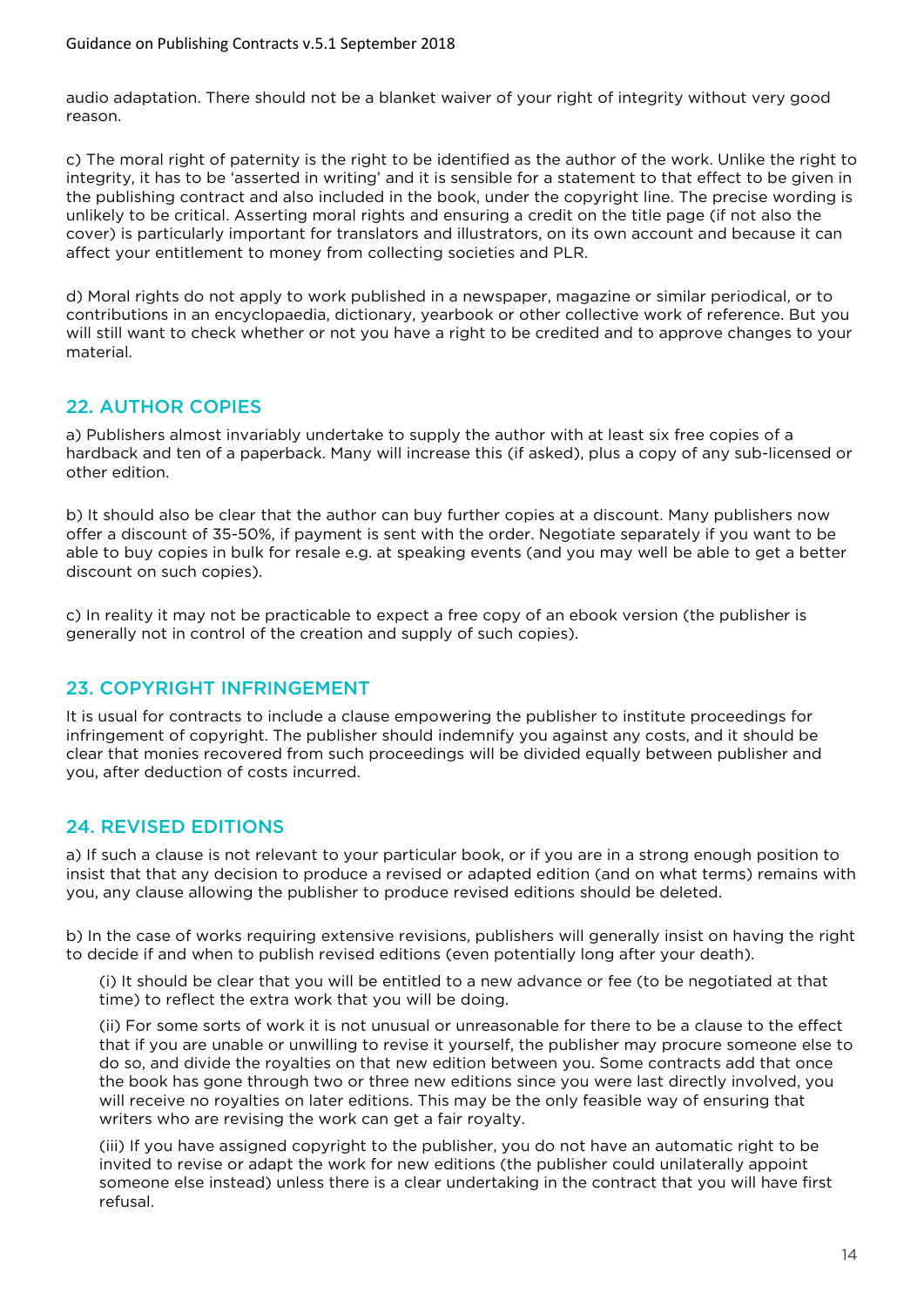(iv) If you created the first edition of a major work, it may be appropriate to insist on being paid a modest 'concept' royalty on future editions even where you are no longer directly involved. It may also be fitting to insist on a guarantee that you will be credited as the originating author on all future editions. And you might want to try for a right to be consulted about who is chosen to replace you.

(v) For regular revising/updating of an accompanying website or similar, an annual or monthly fee might be the most appropriate form of remuneration.

(vi) Where appropriate – notably ELT – you might want to try for first refusal to adapt the material for derivative versions (also for market-specific adaptations, though often local authors will be required for such work), subject to the payment of an agreed advance; or at least a right to comment on the revised text.

(vii) If you have created a distinctive course or series, it is important to clarify with the publisher at the outset who owns what rights in the development of that course or series, including the series title; and whether you have first refusal (or, where appropriate, the sole right) to write other components, levels, derivatives, or further works in the series or featuring the same characters.

# 25. COMPETING WORKS

a) It is only reasonable that publishers should be able to prevent non-fiction authors from publishing a book with another firm which is virtually an abridged or expanded version of the work covered by the contract. The difficulty is to phrase any such clause so as to leave the author free to publish books on his/her particular subject. It is sometimes possible to get such clauses deleted – which is what we would recommend: in our view publishers are adequately protected by their exclusive licence. If the publisher insists on a non-compete clause:

(i) It should be time-limited, lapsing after, say, one year from first publication or three years from signature of the contract, whichever is the sooner;

(ii) Especially if the period of restriction is more than a couple of years, it should also lapse if the author's earnings from sales of the work in the previous 12 months fall below an agreed threshold;

(iii) Where appropriate we would expect there to be a further description of what constitutes a directly competing work e.g. the intended principal target markets, age group etc., and the nature of the author's role (main author, consultant, series editor);

(iv) ELT publishers should recognise that when an author signs up for a market-specific (or global) version of a work, they generally have to give that publisher the unfettered right in the future to produce other market-specific adaptations. So any non-compete restriction cannot apply to such future adaptations – the author has no control over what if any such further versions may be created by the publisher, and often receives very little by way of remuneration from them.

(b) An author being paid only a one-off fee does not benefit from sales of the work however successful it may be, so there should be no non-compete provision or, at worst, it should be for a very limited period of time and the restriction it puts on the author's ability to work elsewhere during that time must be reflected in the size of their fee.

# 26. GROUNDS FOR TERMINATING

a) It must be clear that the contract can be terminated in certain situations. Precise wording will vary depending on e.g. whether the author is being paid an advance. The SoA can advise members further on a case by case basis but the key grounds for termination should be:

(i) At the end of the contractual licence period;

(ii) If either party is in breach of contract and does not remedy the breach following (e.g. one month's) written notice by the other party;

(iii) If the publisher goes out of business;

(iv) If the work is unavailable and/or sales have dwindled below an agreed level; and/or if the work is being kept available only as print-on-demand/ebook.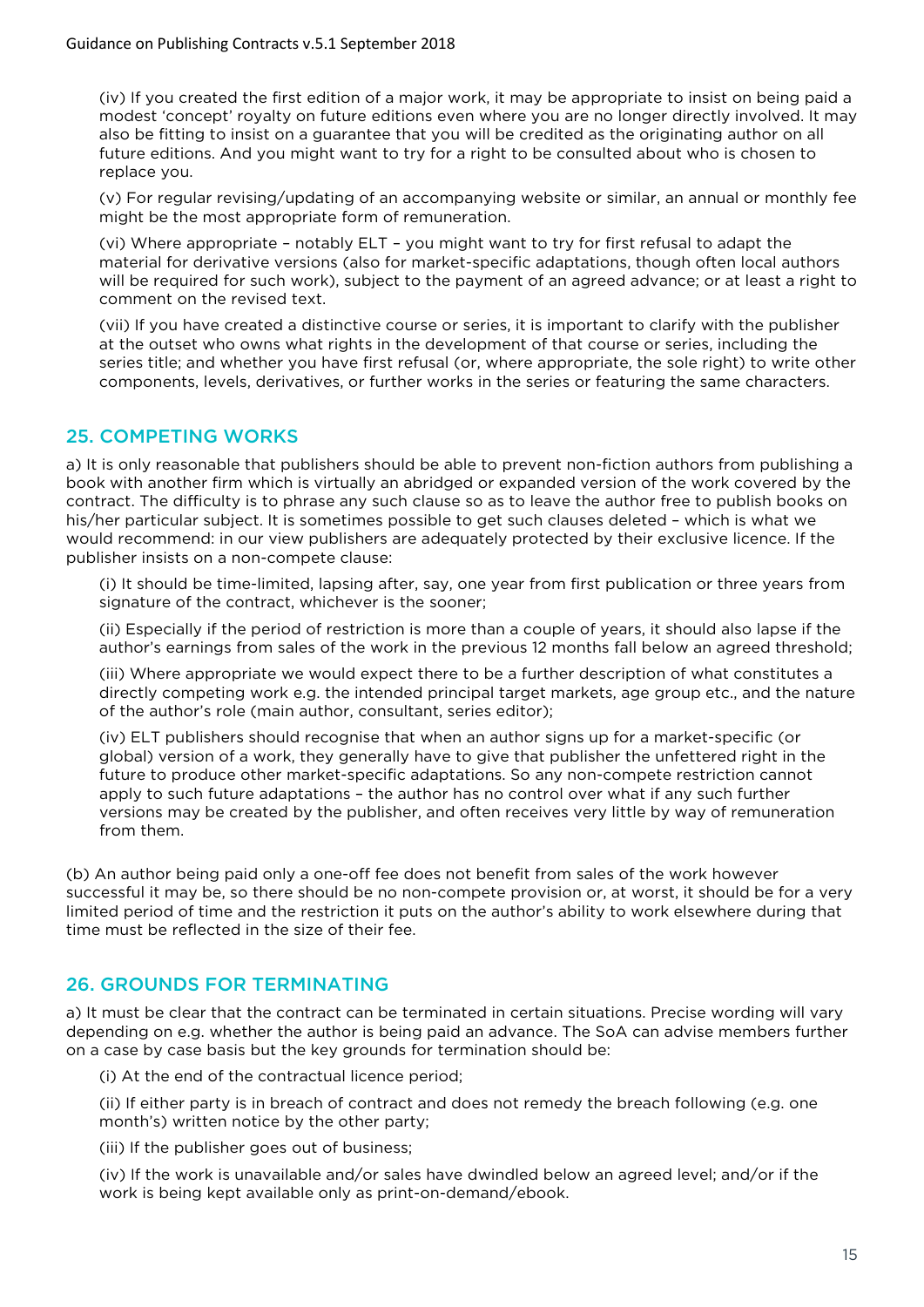b) The SoA believes publishers should agree that if they control a range of rights and formats and fails to exploit any particular right or format (e.g. German language rights) within an agreed time, or to match rights proposed to the author by some other company to do so, those rights will revert to the author.

c) We would expect it to be clear that the publisher cannot grant fresh sub-licences after it has received notice of termination.

d) We would expect the publisher to undertake to inform the ISBN agency and the suppliers of any versions of the work which are in ebook or print-on-demand form, that the contract has terminated and should no longer be advertised as being in print/available.

## 27. THE CONSEQUENCES OF TERMINATION

a) Existing sub-licences will continue to be valid and the publisher will continue to be entitled to its share of the income from them. However, we would expect it to be clear that if the contract is terminated because of the publisher's default or because it has ceased trading, all future income from the licensee will be paid in full to the author.

b) The publisher will be entitled to sell any stock in existence at termination but is still bound to pay the author royalties on those sales.

c) An author should still have the right to pursue monies owed (or, if relevant, damages).

d) If you assign copyright, unless there is a statement that your copyright reverts to you in the event of termination, the publisher will still own the copyright.

e) Many reference works and textbooks live on in the form of revised editions long after the original authors are still directly involved. For such works, it may be hard to secure 'out of print' termination provisions and the vital thing is to ensure you are not unreasonably restricted by any non-compete restriction – see point 25.

f) If the author has paid towards the cost of publication, the contract should clarify who has what rights to any stock still in existence at the date of termination and to what, if any, refund of their payment the author may be entitled.

## 28. DISPUTES RESOLUTION

a) Clauses about formal arbitration should be deleted. It is now generally accepted that arbitration tends to be slower, more expensive, than litigation – and it is often an inappropriate way of trying to resolve disputes. (Most problems can be resolved, sometimes with the intervention of the SoA if appropriate, without recourse to either arbitration or litigation.)

b) If a disputes clause is included, we recommend that, if your publisher is a member of the Publishers Association, the appropriate procedure should be the Informal Disputes Settlement Scheme run by the Publishers Association. Otherwise we would suggest wording along the following lines: 'Any dispute or difference arising between the parties relating to the interpretation of this Agreement may be submitted in the first instance to an informal disputes resolution tribunal to be agreed between the Author and the Publisher. Failing agreement on such terms, or on the terms of such submission, the parties agree to and submit to the jurisdiction of the English/Scottish courts.'

## 29. OPTION ON YOUR NEXT WORK

a) Some contracts are for multi-book deals, and pay advances on all the titles covered. However, some contracts contain a clause giving the publisher first refusal on your next book(s). If you are not